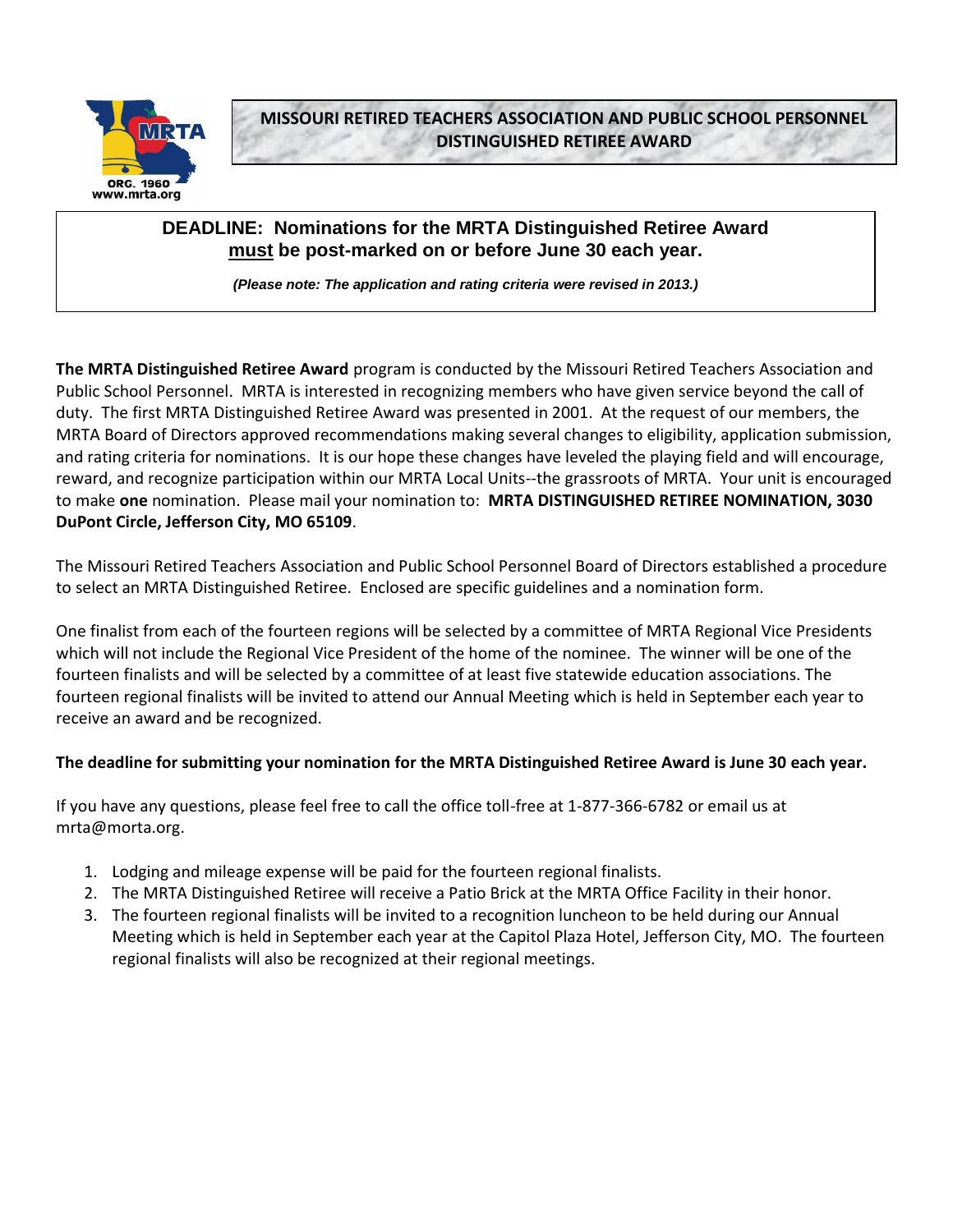

# **MISSOURI RETIRED TEACHERS ASSOCIATION AND PUBLIC SCHOOL PERSONNEL DISTINGUISHED RETIREE AWARD**

### **GUIDELINES**

#### **WHO IS ELIGIBLE?**

Any MRTA member may be nominated except any current member of the MRTA Board of Directors. The nominee must be retired not less than three years and an MRTA member at least three years.

 *Unsuccessful nominees may be nominated in subsequent years; however, they are encouraged to submit an updated application.*

#### **HONORS**

The selection for the MRTA Distinguished Retiree Award will be determined by a committee of education associations not affiliated with MRTA. The fourteen regional finalists will be recognized at a recognition luncheon during the MRTA Annual Meeting. The fourteen regional finalists will also be recognized at their regional meetings.

#### **SUBMITTING YOUR PACKET**

It is recommended that you submit the original copy of your application. The pages should be typed on one side only. Other materials may be included in your application as long it is within the maximum number of six (6) pages allowed. See details below.

#### **HOW TO PREPARE THE APPLICATION**

- **DOCUMENTS REQUIRED THAT DO NOT COUNT TOWARD THE 6 PAGE LIMIT.**
	- 1. Personal photograph.
	- 2. Application cover sheet (Use enclosed application form).
	- 3. One letter of nomination from your local MRTA Unit signed by a Unit Officer.

### **DOCUMENTS REQUIRED THAT COUNT TOWARD THE 6 PAGE LIMIT. Applications are judged on a 100 point system as follows:**

- 4. Professional Biography…………………………………………………………. (15 points)
- 5. Contributions to Public Education **since retirement………………**(15 points)
- 6. Describe your MRTA involvement **since retirement**
	- a. State………………………………………………………………………. (5 points) b. Region……………………………………………………………………. (5 points)
	- c. Local………………………………………………………………………. (30 points)
- 7. Describe your community service work **since retirement** through service-oriented
- activities such as volunteer work, church/civic activities, etc...(30 points)
- 8. Applications must be post-marked by *June 30*. Please mail your nominations to:

**MRTA DISTINGUISHED RETIREE NOMINATION 3030 DuPont Circle Jefferson City, MO 65109**